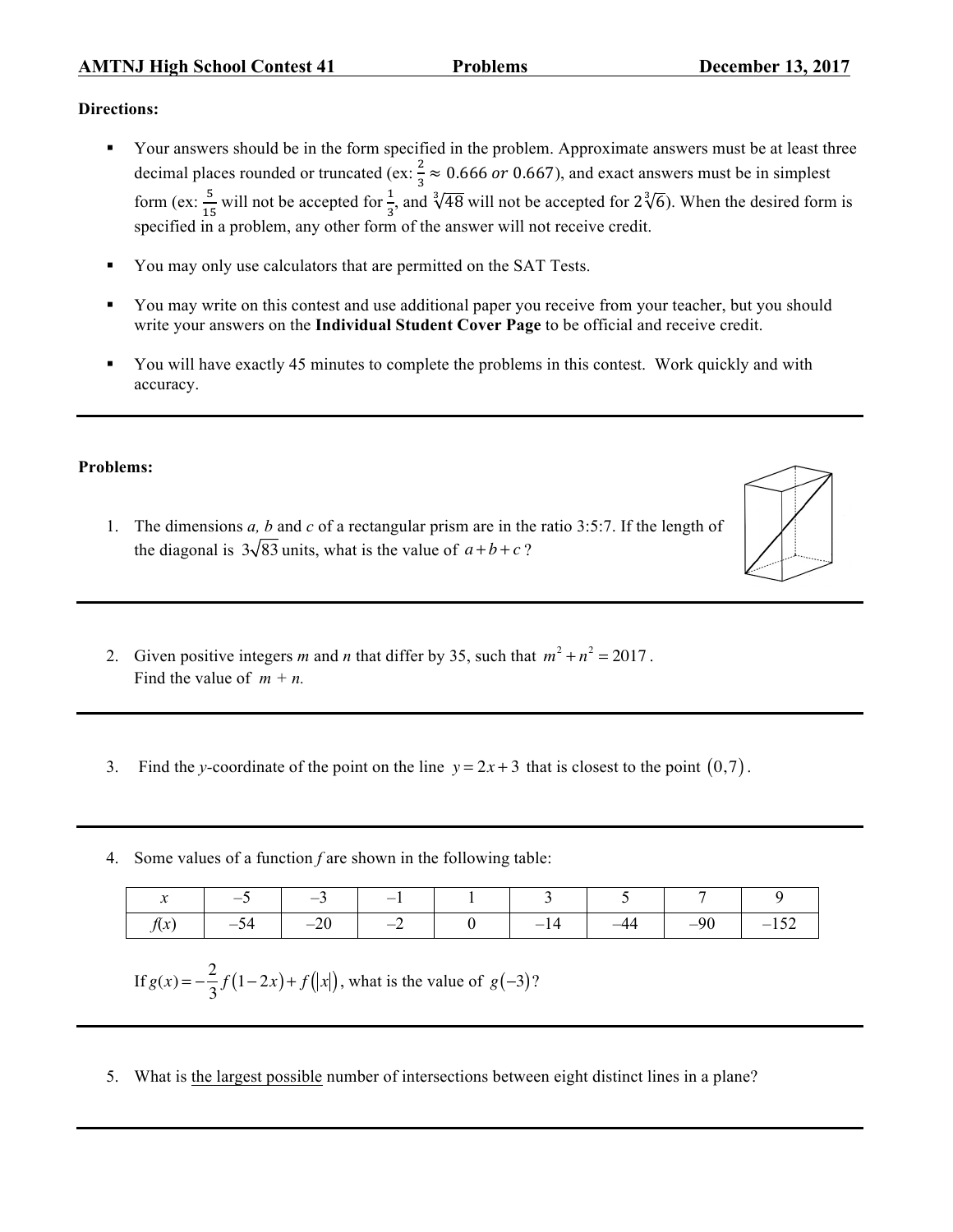6. If you randomly arrange 5 different math books and 5 different art books on a shelf, what is the probability that you will have two math books at the two ends?





8. The peak of a mountain can be seen from points A and B that are both 5,200 feet above sea level, and are 500 feet apart. The angle of elevation at A and B are 20° and 32° respectively. Find the elevation from sea level at the mountain peak. Round your answer to the nearest foot.



- 10. How many integer solutions does the inequality *n* − 9 < 6 have?
- 11. In quadrilateral *QUAD, QU=*21, *UA=*20, *AD=*15, *UD=*25 and *AQ=*29. Find the area of *QUAD.*